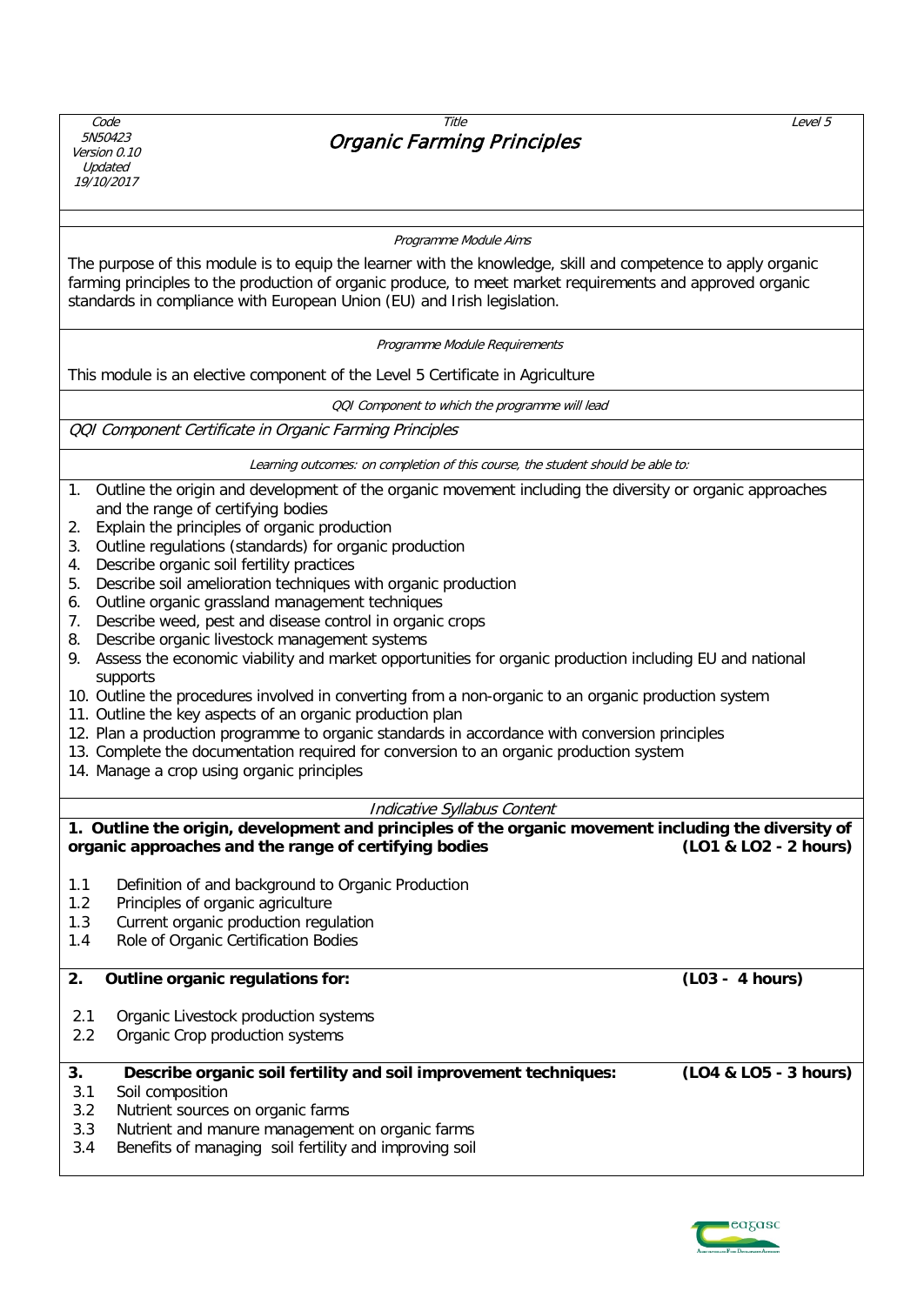| Role of red and white clover and other legumes<br>4.1<br>Establishment methods and management of clover & legume swards<br>4.2<br>Weed management on organic grassland farms<br>4.3<br>(L07 - 3 hour)<br>5.<br><b>General Principles of Crop Husbandry and Rotations</b><br>Crop rotation its role and benefits<br>5.1<br>5.2<br>Varieties used<br>5.3<br>Crop nutrient requirements & post sowing management<br>3.5<br>Weed control<br>5.4<br>Integrated pest and disease management<br>Describe organic livestock management practices including<br>(LO8 - 3 hours)<br>6.<br>Animal Health and Welfare<br>6.1<br>6.2<br><b>Breeding</b><br>6.3<br>Nutrition<br><b>Housing Requirements</b><br>6.4<br>Production targets<br>6.5<br>7. Assess the economic viability and market opportunities for organic production including EU and<br>(LO9 - 3 hours)<br>national supports<br>Markets for Irish organic produce<br>7.1<br>7.2<br>Cost / benefit of conversion to organic production<br>Organics support schemes<br>7.3<br>Organic farm case study<br>7.4<br>(L10, L11, L12 & L13 - 2 hours)<br>8. Understand the organic conversion process<br>8.1<br>Procedures involved in converting from a non-organic to an organic production system<br>Organic conversion plan<br>8.2<br>Application process for conversion to an organic production system<br>8.3<br>Record keeping and inspection process<br>8.4<br>(L14 - 2 hours)<br>9. Manage a crop or livestock system using organic principles<br>9.1<br>Assess a grass sward for weeds, grass and clover content<br>9.2<br>Recommend appropriate management of grass and clover<br>9.3<br>Recommend appropriate weed control measures<br>or<br>9.4<br>Assess internal parasite burden in a herd or flock by taking and submitting faecal sample for analysis<br>9.5<br>Interpret lab results<br>Recommend appropriate control measures for internal parasites<br>9.6<br>Teaching and Learning Methodologies<br>Participatory theory and practical lessons | 4. | Outline organic grassland management techniques | $\overline{(L06 - 3 \text{ hours})}$ |  |  |  |  |  |
|--------------------------------------------------------------------------------------------------------------------------------------------------------------------------------------------------------------------------------------------------------------------------------------------------------------------------------------------------------------------------------------------------------------------------------------------------------------------------------------------------------------------------------------------------------------------------------------------------------------------------------------------------------------------------------------------------------------------------------------------------------------------------------------------------------------------------------------------------------------------------------------------------------------------------------------------------------------------------------------------------------------------------------------------------------------------------------------------------------------------------------------------------------------------------------------------------------------------------------------------------------------------------------------------------------------------------------------------------------------------------------------------------------------------------------------------------------------------------------------------------------------------------------------------------------------------------------------------------------------------------------------------------------------------------------------------------------------------------------------------------------------------------------------------------------------------------------------------------------------------------------------------------------------------------------------------------------------------------------------------------------------|----|-------------------------------------------------|--------------------------------------|--|--|--|--|--|
|                                                                                                                                                                                                                                                                                                                                                                                                                                                                                                                                                                                                                                                                                                                                                                                                                                                                                                                                                                                                                                                                                                                                                                                                                                                                                                                                                                                                                                                                                                                                                                                                                                                                                                                                                                                                                                                                                                                                                                                                              |    |                                                 |                                      |  |  |  |  |  |
|                                                                                                                                                                                                                                                                                                                                                                                                                                                                                                                                                                                                                                                                                                                                                                                                                                                                                                                                                                                                                                                                                                                                                                                                                                                                                                                                                                                                                                                                                                                                                                                                                                                                                                                                                                                                                                                                                                                                                                                                              |    |                                                 |                                      |  |  |  |  |  |
|                                                                                                                                                                                                                                                                                                                                                                                                                                                                                                                                                                                                                                                                                                                                                                                                                                                                                                                                                                                                                                                                                                                                                                                                                                                                                                                                                                                                                                                                                                                                                                                                                                                                                                                                                                                                                                                                                                                                                                                                              |    |                                                 |                                      |  |  |  |  |  |
|                                                                                                                                                                                                                                                                                                                                                                                                                                                                                                                                                                                                                                                                                                                                                                                                                                                                                                                                                                                                                                                                                                                                                                                                                                                                                                                                                                                                                                                                                                                                                                                                                                                                                                                                                                                                                                                                                                                                                                                                              |    |                                                 |                                      |  |  |  |  |  |
|                                                                                                                                                                                                                                                                                                                                                                                                                                                                                                                                                                                                                                                                                                                                                                                                                                                                                                                                                                                                                                                                                                                                                                                                                                                                                                                                                                                                                                                                                                                                                                                                                                                                                                                                                                                                                                                                                                                                                                                                              |    |                                                 |                                      |  |  |  |  |  |
|                                                                                                                                                                                                                                                                                                                                                                                                                                                                                                                                                                                                                                                                                                                                                                                                                                                                                                                                                                                                                                                                                                                                                                                                                                                                                                                                                                                                                                                                                                                                                                                                                                                                                                                                                                                                                                                                                                                                                                                                              |    |                                                 |                                      |  |  |  |  |  |
|                                                                                                                                                                                                                                                                                                                                                                                                                                                                                                                                                                                                                                                                                                                                                                                                                                                                                                                                                                                                                                                                                                                                                                                                                                                                                                                                                                                                                                                                                                                                                                                                                                                                                                                                                                                                                                                                                                                                                                                                              |    |                                                 |                                      |  |  |  |  |  |
|                                                                                                                                                                                                                                                                                                                                                                                                                                                                                                                                                                                                                                                                                                                                                                                                                                                                                                                                                                                                                                                                                                                                                                                                                                                                                                                                                                                                                                                                                                                                                                                                                                                                                                                                                                                                                                                                                                                                                                                                              |    |                                                 |                                      |  |  |  |  |  |
|                                                                                                                                                                                                                                                                                                                                                                                                                                                                                                                                                                                                                                                                                                                                                                                                                                                                                                                                                                                                                                                                                                                                                                                                                                                                                                                                                                                                                                                                                                                                                                                                                                                                                                                                                                                                                                                                                                                                                                                                              |    |                                                 |                                      |  |  |  |  |  |
|                                                                                                                                                                                                                                                                                                                                                                                                                                                                                                                                                                                                                                                                                                                                                                                                                                                                                                                                                                                                                                                                                                                                                                                                                                                                                                                                                                                                                                                                                                                                                                                                                                                                                                                                                                                                                                                                                                                                                                                                              |    |                                                 |                                      |  |  |  |  |  |
|                                                                                                                                                                                                                                                                                                                                                                                                                                                                                                                                                                                                                                                                                                                                                                                                                                                                                                                                                                                                                                                                                                                                                                                                                                                                                                                                                                                                                                                                                                                                                                                                                                                                                                                                                                                                                                                                                                                                                                                                              |    |                                                 |                                      |  |  |  |  |  |
|                                                                                                                                                                                                                                                                                                                                                                                                                                                                                                                                                                                                                                                                                                                                                                                                                                                                                                                                                                                                                                                                                                                                                                                                                                                                                                                                                                                                                                                                                                                                                                                                                                                                                                                                                                                                                                                                                                                                                                                                              |    |                                                 |                                      |  |  |  |  |  |
|                                                                                                                                                                                                                                                                                                                                                                                                                                                                                                                                                                                                                                                                                                                                                                                                                                                                                                                                                                                                                                                                                                                                                                                                                                                                                                                                                                                                                                                                                                                                                                                                                                                                                                                                                                                                                                                                                                                                                                                                              |    |                                                 |                                      |  |  |  |  |  |
|                                                                                                                                                                                                                                                                                                                                                                                                                                                                                                                                                                                                                                                                                                                                                                                                                                                                                                                                                                                                                                                                                                                                                                                                                                                                                                                                                                                                                                                                                                                                                                                                                                                                                                                                                                                                                                                                                                                                                                                                              |    |                                                 |                                      |  |  |  |  |  |
|                                                                                                                                                                                                                                                                                                                                                                                                                                                                                                                                                                                                                                                                                                                                                                                                                                                                                                                                                                                                                                                                                                                                                                                                                                                                                                                                                                                                                                                                                                                                                                                                                                                                                                                                                                                                                                                                                                                                                                                                              |    |                                                 |                                      |  |  |  |  |  |
|                                                                                                                                                                                                                                                                                                                                                                                                                                                                                                                                                                                                                                                                                                                                                                                                                                                                                                                                                                                                                                                                                                                                                                                                                                                                                                                                                                                                                                                                                                                                                                                                                                                                                                                                                                                                                                                                                                                                                                                                              |    |                                                 |                                      |  |  |  |  |  |
|                                                                                                                                                                                                                                                                                                                                                                                                                                                                                                                                                                                                                                                                                                                                                                                                                                                                                                                                                                                                                                                                                                                                                                                                                                                                                                                                                                                                                                                                                                                                                                                                                                                                                                                                                                                                                                                                                                                                                                                                              |    |                                                 |                                      |  |  |  |  |  |
|                                                                                                                                                                                                                                                                                                                                                                                                                                                                                                                                                                                                                                                                                                                                                                                                                                                                                                                                                                                                                                                                                                                                                                                                                                                                                                                                                                                                                                                                                                                                                                                                                                                                                                                                                                                                                                                                                                                                                                                                              |    |                                                 |                                      |  |  |  |  |  |
|                                                                                                                                                                                                                                                                                                                                                                                                                                                                                                                                                                                                                                                                                                                                                                                                                                                                                                                                                                                                                                                                                                                                                                                                                                                                                                                                                                                                                                                                                                                                                                                                                                                                                                                                                                                                                                                                                                                                                                                                              |    |                                                 |                                      |  |  |  |  |  |
|                                                                                                                                                                                                                                                                                                                                                                                                                                                                                                                                                                                                                                                                                                                                                                                                                                                                                                                                                                                                                                                                                                                                                                                                                                                                                                                                                                                                                                                                                                                                                                                                                                                                                                                                                                                                                                                                                                                                                                                                              |    |                                                 |                                      |  |  |  |  |  |
|                                                                                                                                                                                                                                                                                                                                                                                                                                                                                                                                                                                                                                                                                                                                                                                                                                                                                                                                                                                                                                                                                                                                                                                                                                                                                                                                                                                                                                                                                                                                                                                                                                                                                                                                                                                                                                                                                                                                                                                                              |    |                                                 |                                      |  |  |  |  |  |
|                                                                                                                                                                                                                                                                                                                                                                                                                                                                                                                                                                                                                                                                                                                                                                                                                                                                                                                                                                                                                                                                                                                                                                                                                                                                                                                                                                                                                                                                                                                                                                                                                                                                                                                                                                                                                                                                                                                                                                                                              |    |                                                 |                                      |  |  |  |  |  |
|                                                                                                                                                                                                                                                                                                                                                                                                                                                                                                                                                                                                                                                                                                                                                                                                                                                                                                                                                                                                                                                                                                                                                                                                                                                                                                                                                                                                                                                                                                                                                                                                                                                                                                                                                                                                                                                                                                                                                                                                              |    |                                                 |                                      |  |  |  |  |  |
|                                                                                                                                                                                                                                                                                                                                                                                                                                                                                                                                                                                                                                                                                                                                                                                                                                                                                                                                                                                                                                                                                                                                                                                                                                                                                                                                                                                                                                                                                                                                                                                                                                                                                                                                                                                                                                                                                                                                                                                                              |    |                                                 |                                      |  |  |  |  |  |
|                                                                                                                                                                                                                                                                                                                                                                                                                                                                                                                                                                                                                                                                                                                                                                                                                                                                                                                                                                                                                                                                                                                                                                                                                                                                                                                                                                                                                                                                                                                                                                                                                                                                                                                                                                                                                                                                                                                                                                                                              |    |                                                 |                                      |  |  |  |  |  |
|                                                                                                                                                                                                                                                                                                                                                                                                                                                                                                                                                                                                                                                                                                                                                                                                                                                                                                                                                                                                                                                                                                                                                                                                                                                                                                                                                                                                                                                                                                                                                                                                                                                                                                                                                                                                                                                                                                                                                                                                              |    |                                                 |                                      |  |  |  |  |  |
|                                                                                                                                                                                                                                                                                                                                                                                                                                                                                                                                                                                                                                                                                                                                                                                                                                                                                                                                                                                                                                                                                                                                                                                                                                                                                                                                                                                                                                                                                                                                                                                                                                                                                                                                                                                                                                                                                                                                                                                                              |    |                                                 |                                      |  |  |  |  |  |
|                                                                                                                                                                                                                                                                                                                                                                                                                                                                                                                                                                                                                                                                                                                                                                                                                                                                                                                                                                                                                                                                                                                                                                                                                                                                                                                                                                                                                                                                                                                                                                                                                                                                                                                                                                                                                                                                                                                                                                                                              |    |                                                 |                                      |  |  |  |  |  |
|                                                                                                                                                                                                                                                                                                                                                                                                                                                                                                                                                                                                                                                                                                                                                                                                                                                                                                                                                                                                                                                                                                                                                                                                                                                                                                                                                                                                                                                                                                                                                                                                                                                                                                                                                                                                                                                                                                                                                                                                              |    |                                                 |                                      |  |  |  |  |  |
|                                                                                                                                                                                                                                                                                                                                                                                                                                                                                                                                                                                                                                                                                                                                                                                                                                                                                                                                                                                                                                                                                                                                                                                                                                                                                                                                                                                                                                                                                                                                                                                                                                                                                                                                                                                                                                                                                                                                                                                                              |    |                                                 |                                      |  |  |  |  |  |
|                                                                                                                                                                                                                                                                                                                                                                                                                                                                                                                                                                                                                                                                                                                                                                                                                                                                                                                                                                                                                                                                                                                                                                                                                                                                                                                                                                                                                                                                                                                                                                                                                                                                                                                                                                                                                                                                                                                                                                                                              |    |                                                 |                                      |  |  |  |  |  |
|                                                                                                                                                                                                                                                                                                                                                                                                                                                                                                                                                                                                                                                                                                                                                                                                                                                                                                                                                                                                                                                                                                                                                                                                                                                                                                                                                                                                                                                                                                                                                                                                                                                                                                                                                                                                                                                                                                                                                                                                              |    |                                                 |                                      |  |  |  |  |  |
|                                                                                                                                                                                                                                                                                                                                                                                                                                                                                                                                                                                                                                                                                                                                                                                                                                                                                                                                                                                                                                                                                                                                                                                                                                                                                                                                                                                                                                                                                                                                                                                                                                                                                                                                                                                                                                                                                                                                                                                                              |    |                                                 |                                      |  |  |  |  |  |
|                                                                                                                                                                                                                                                                                                                                                                                                                                                                                                                                                                                                                                                                                                                                                                                                                                                                                                                                                                                                                                                                                                                                                                                                                                                                                                                                                                                                                                                                                                                                                                                                                                                                                                                                                                                                                                                                                                                                                                                                              |    |                                                 |                                      |  |  |  |  |  |
|                                                                                                                                                                                                                                                                                                                                                                                                                                                                                                                                                                                                                                                                                                                                                                                                                                                                                                                                                                                                                                                                                                                                                                                                                                                                                                                                                                                                                                                                                                                                                                                                                                                                                                                                                                                                                                                                                                                                                                                                              |    |                                                 |                                      |  |  |  |  |  |
|                                                                                                                                                                                                                                                                                                                                                                                                                                                                                                                                                                                                                                                                                                                                                                                                                                                                                                                                                                                                                                                                                                                                                                                                                                                                                                                                                                                                                                                                                                                                                                                                                                                                                                                                                                                                                                                                                                                                                                                                              |    |                                                 |                                      |  |  |  |  |  |
|                                                                                                                                                                                                                                                                                                                                                                                                                                                                                                                                                                                                                                                                                                                                                                                                                                                                                                                                                                                                                                                                                                                                                                                                                                                                                                                                                                                                                                                                                                                                                                                                                                                                                                                                                                                                                                                                                                                                                                                                              |    |                                                 |                                      |  |  |  |  |  |
|                                                                                                                                                                                                                                                                                                                                                                                                                                                                                                                                                                                                                                                                                                                                                                                                                                                                                                                                                                                                                                                                                                                                                                                                                                                                                                                                                                                                                                                                                                                                                                                                                                                                                                                                                                                                                                                                                                                                                                                                              |    |                                                 |                                      |  |  |  |  |  |

- **Handouts**
- **Farm visits**
- Case Study

Assessment Methods and Guidelines

**Each assessment type must be passed.**